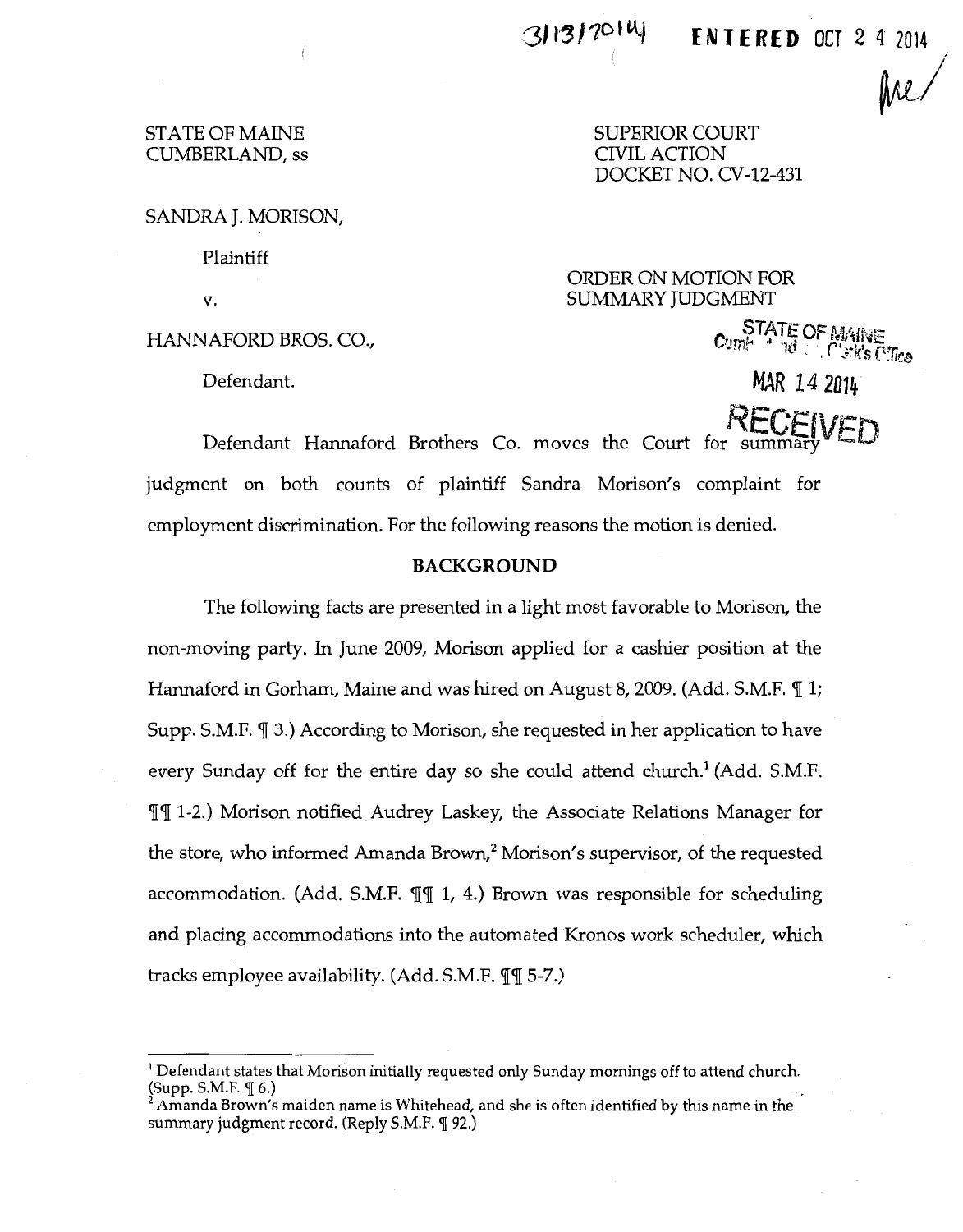Despite Morison's alleged request to have Sundays off, over time, Hannaford started scheduling Morison to work on Sundays. (Add. S.M.F.  $\P$  21.) Hannaford scheduled her to work a total of 18 Sundays over the course of her employment, including several Sunday mornings. (Add. S.M.F.  $\P$  22; Supp. S.M.F.  $\mathcal{I}$  8; Opp. S.M.F.  $\mathcal{I}$  8.) Morison was scheduled to work on Sunday May 15, 2011. (Add. S.M.F. 1 23.) Morison asked her supervisors Mallory Roubo and Brown whether she could have Sundays off for church, but they did not address her requests.<sup>3</sup> (Add. S.M.F. 1 24; Morison Dep. 137:1-2.) On May 22, 2011, Morison contacted Ken Kierstead of corporate human resources about Hannaford's failure to accommodate her request to not work on Sundays. (Add. S.M.F. 11 25-26.) Morison authorized Kierstead to use her name to discuss the issue with local management, but stated, "as for my name, the only worry I have is I may lose my job..." (Add. S.M.F.  $\mathcal{I}$  27.)

Kierstead emailed Laskey and told her to look into the accommodation. (Add. S.M.F.  $\P$  30.) In the email, Kierstead wrote, "She is very worried that they will retaliate against her, so remind them not to take any punitive action against her for bringing this up. That would violate the policy and the law!" (Add. S.M.F. 131.) Laskey told Brown about Morison's complaints to Kierstead. (Add. S.M.F. 131.) Brown told Laskey that Morison had been talking with other co-workers "about how she is being scheduled on Sundays and it is not fair after she has brought this up numerous times to management." (Add. S.M.F.  $\P$  33.) Laskey warned Brown not to confront Morison about the comments "because it would

<sup>&</sup>lt;sup>3</sup> Defendants object to plaintiff's additional statement of fact paragraph 24, which cites to an email from Morison to Ken Kierstead in which she states that she complained to her managers. (Reply S.M.F.  $\P$  24.) Defendants are correct that the email is inadmissible hearsay. However, Morison was questioned about the email in her deposition and testified "they were still scheduling me after I requested Sundays off." (Morison Dep. 137:1-2.)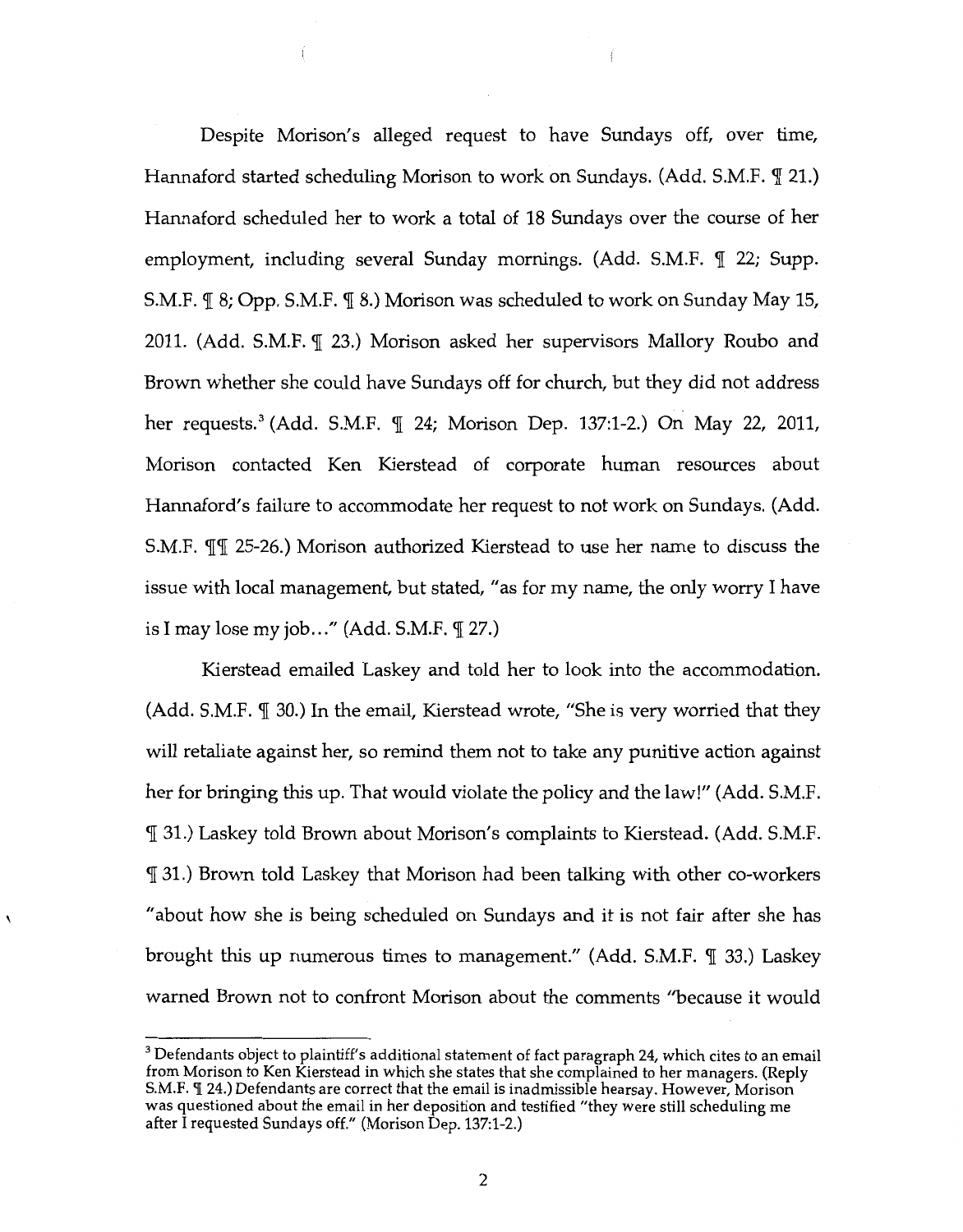look like retaliation and we do not want to go create that perception." (Add. S.M.F.  $\P$  34.)

After Morison emailed Kierstead in May 2011, Morison claims local management began to harass her. (Add. S.M.F.  $\P$  35.) She claims her managers issued baseless disciplinary warnings, which they forced her to sign, changed her schedule without warning, and instructed a co-worker not to speak with her.<sup>4</sup> (Add. S.M.F.  $\P$  $\P$  37-38.) Morison also claims that Laskey and Brown referred to Morison as "too old" and a "holy Christian" or "holy roller." (Add. S.M.F.  $\mathbb{I}$  39; Morison Dep. 98, 118-123.) Morison repeatedly complained to Kierstead that she was being treated unfairly. (Add. S.M.F.  $\P\P$  45, 49-52, 61, 71-73, 75, 107-110.)

Defendant claims the evidence shows that Morison simply progressed through Hannaford's normal disciplinary process until she was fired. On August 8, 2009, Morison received a copy of Hannaford's tobacco sales policy, and on October 6, 2009 she received an updated policy on employee meal and rest breaks. (Supp. S.M.F.  $\P$  $\P$  26-27.) Hannaford's "Performance Counseling" policy outlines the following progressive disciplinary plan:

- Coaching and Feedback
- Step One: Verbal Warning
- Step Two: First Written Notice
- Step Three: Final Written Notice
- Step Four: Final Disciplinary action up to and including termination
- Mandatory Review

(Add. S.M.F.  $\P$  15.) The meal/break policy states:

If you have three violations in a week (Sunday - Saturday), you will receive a Verbal Warning. If you have a second occurrence of violations in

<sup>&</sup>lt;sup>4</sup> Defendant argues that the statements from co-workers to Morison that they were instructed not to speak to Morison are inadmissible hearsay. (Reply S.M.F. [ 38.) In her deposition, however, Morison testified that she personally overheard Laskey and Brown force one co-worker to sign a document "against Sandy." (Add. S.M.F. ¶ 38; Morison Dep. 94-96.)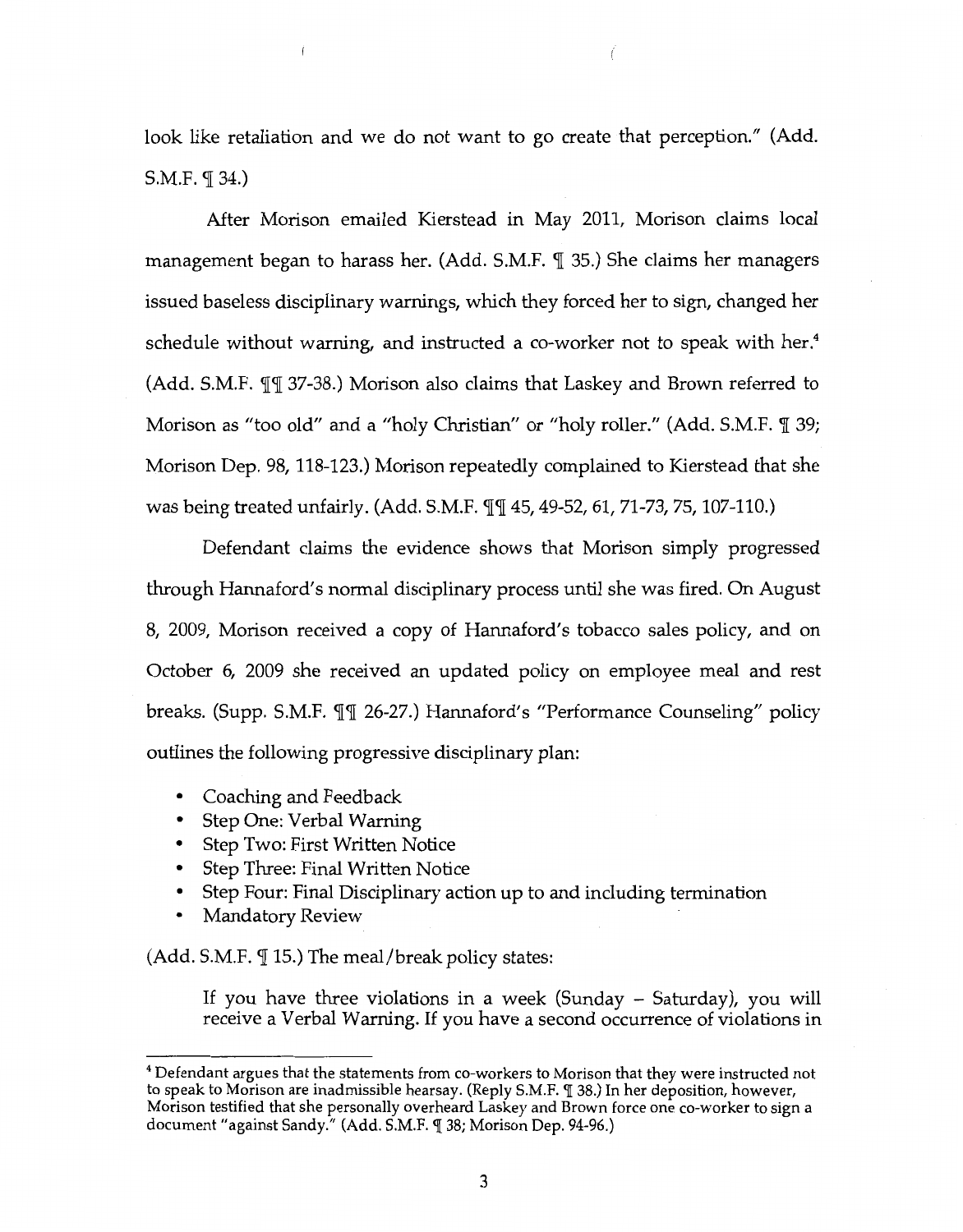a week within a rolling six-week period, you will receive a Confidential Documentation. If a third occurrence of three violations in a week happens within a rolling 6-week period, you will receive the next Step in your file.

### $(Add. S.M.F. \mathcal{T} 10; Morison Dep. Ex. 1.)$

ţ

According to Morison's interpretation of the policy, if three violations do not occur within the same week during the six weeks after an employee receives a Confidential Documentation, the process starts over and the next violation should be a verbal warning.<sup>5</sup> (Add. S.M.F.  $\P$  11.) Morison also believes that the meal/break policy violations are subject to a distinct disciplinary process that does not overlap with the "performance counseling" process. (Add. S.M.F.  $\mathcal{I}$  16.) Although Morison has produced evidence that the disciplinary policy is inconsistently applied, her record citations do not support her theory that meal/break policy violations are subject to a wholly distinct disciplinary process. (Add. S.M.F.  $\P\P$  16-17; Laskey Dep. 22:3-15.) In her deposition, Laskey merely states that an employee at step three in the disciplinary process would not necessarily be fired "if six weeks had passed within her last meal/break violation." (Reply S.M.F.  $\P$  16; Laskey Dep. 22:3-15.)

Between August 8, 2009 and May 15, 2011, before Morison contacted Kierstead, Morison's personnel file showed eleven warnings for meal/break violations. (Supp. S.M.F.  $\P$  32a-g.) Hannaford concedes that meal/break violations occur often. (Add. S.M.F.  $\P$  12.) Morison received warnings for issues such as taking long breaks, requiring time card manual corrections, and taking meal periods shorter than thirty minutes. (Supp. S.M.F.  $\P$  32a-g.) Hannaford

 $<sup>5</sup>$  Defendant claims the policy is applied so that an employee will only receive one verbal warning</sup> in the entire course of her employment. (Reply S.M.F. 11.) This is a genuine issue of material fact for the fact-finder to resolve.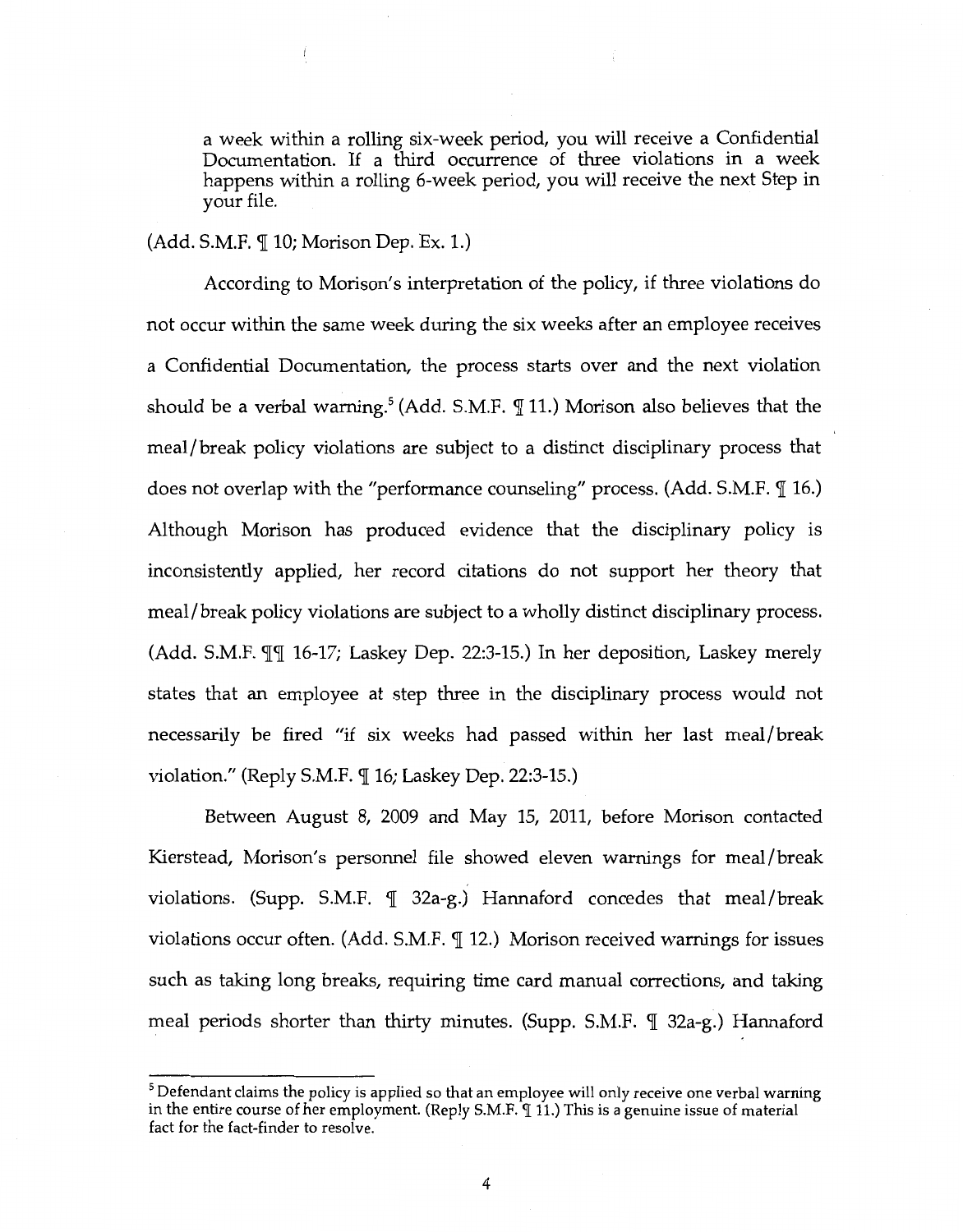issued Morison a step one for having three or more meal/break violations in a single week on September 5, 2010. (Supp. S.M.F. *'1[* 32g.) On February 5, 2011, Morison received a performance evaluation, which stated, "Sandy has received documentation for breaks, lunches but has made a great effort ... in correcting this issue." (Supp. S.M.F. *'1[* 32i.) Morison denies receiving four Confidential Documentations for meal/beak violations that are unsigned but in her personnel file and dated after her performance evaluation in February 2011. (Supp. S.M.F.  $\mathbb I$ 32; Morison Dep. 29-32.)

Ť

In addition to meal/break violations, Morison was issued disciplinary warnings for other issues during the same time period. On January 31, 2011, Morison was issued a "performance counseling" step one for ringing two orders together, which resulted in an overcharge to the customer. (Supp. *'1[* 32h.) On March 28, 2011, Morison was issued a step two warning for the same issue. (Supp. *'1[* 32k.)

After Morison complained to Kierstead in May 2011, Morison claims she received unwarranted disciplinary warnings. On August 8, 2011, Laskey issued Morison a Confidential Documentation for four meal/break violations in the previous week. (Add. S.M.F.  $\parallel$  40.) Two of these violations were issued because Morison worked more than six hours without a half-hour meal break. (Add. S.M.F.  $\parallel$  41.) Morison worked more than six hours on these two occasions without a break because her supervisors, who are responsible for ensuring employees take breaks, never came to relieve her. (Add. S.M.F. *[['142-43.*)] Because Morison was not relieved for her meal breaks on those two occasions, she was instructed to take longer breaks later in the day, which resulted in the other two violations. (Add. S.M.F.  $\P$  44.) Morison complained to Kierstead about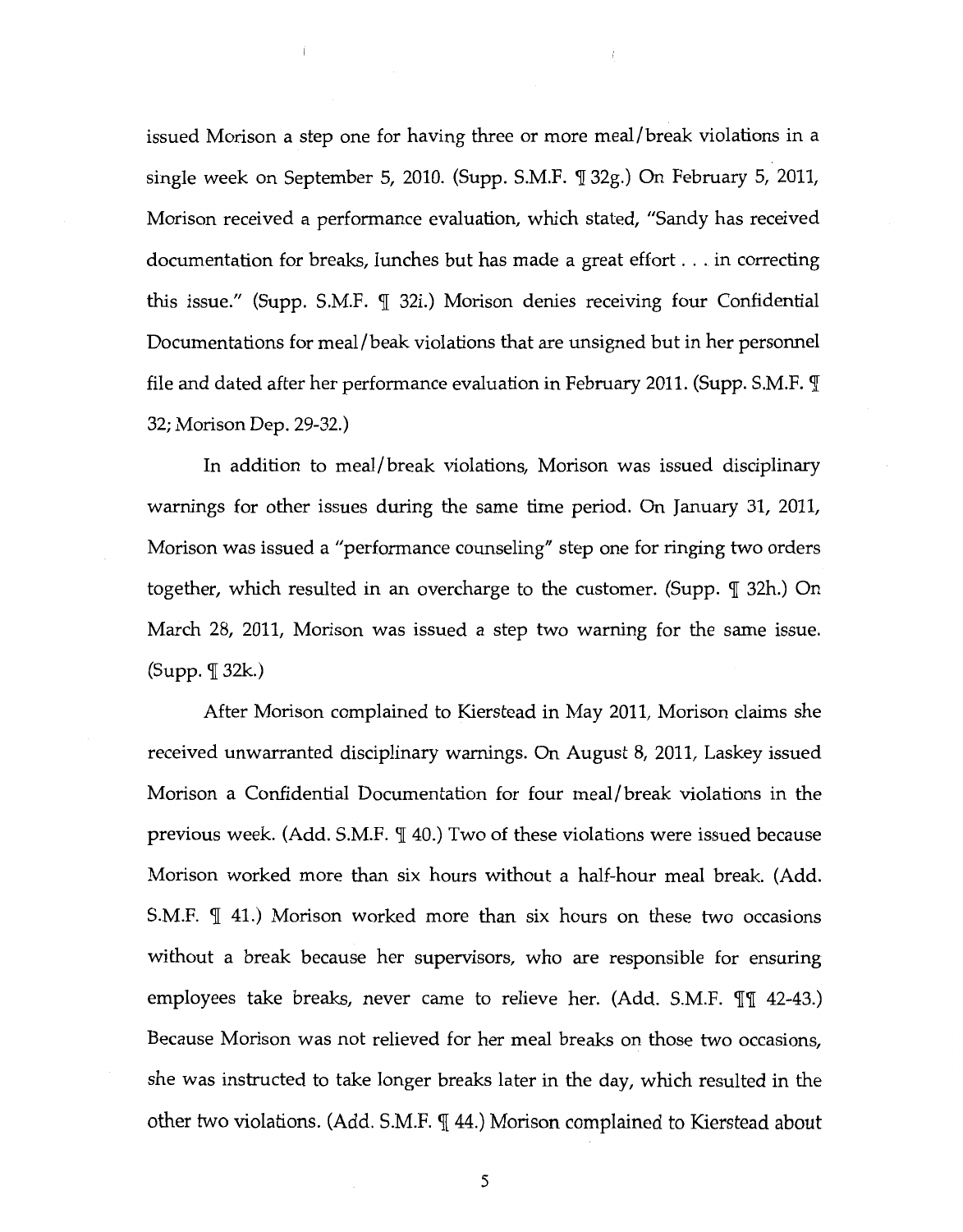the violations, and he agrees with Morison that, if her allegations are correct, she should not have been issued the Confidential Documentation. (Add. S.M.F.  $\P$  47.)

On August 22, 2011, Morison received a step three warning for failing an internal tobacco audit conducted on July 14, 2011. (Supp. S.M.F.  $\P$  34.) Morison denied failing the audit and emailed Kierstead to complain about the warning. (Add. S.M.F.  $\P$  49.) Morison believes the failed audit could have resulted from her being forced to use other employees' cash registers under their employee numbers. (Add. S.M.F.  $\P\P$  49, 72.) It is against company policy for an employee to use a cash register under another employee's number. (Add. S.M.F.  $\P$  70.)

On August 28, 2011, Brown issued Morison a Confidential Documentation for meal/break violations. This Confidential Documentation once again concerned Morison working more than six hours without taking a meal and subsequently taking long breaks. (Add. S.M.F.  $\P$  $\P$  53-54.) Morison refused to sign the document and reported the matter to Kierstead. (Add. S.M.F.  $\mathcal{I}$  57.)

On September 2, 2011, Brown sent Laskey an email stating "she would not be surprised if Sandy gave her two weeks, because from the sounds of things she (Sandy) was not happy with the ways things were happening here." (Add. S.M.F. <JI 79.) Brown never spoke with Morison about issues she was having or her complaints to Kierstead. (Add. S.M.F.  $\P$  $\P$  81, 87-89.).

On September 15, 2011, Brown prepared a Confidential Documentation for Morison in which she claimed that Morison refused to work cash registers under another employee's number, complained about her schedule and breaks, and made another associate cry. (Add. S.M.F.  $\P$  83.) Morison denies all of the allegations in this Confidential Documentation. (Add. S.M.F.  $\P$  84.)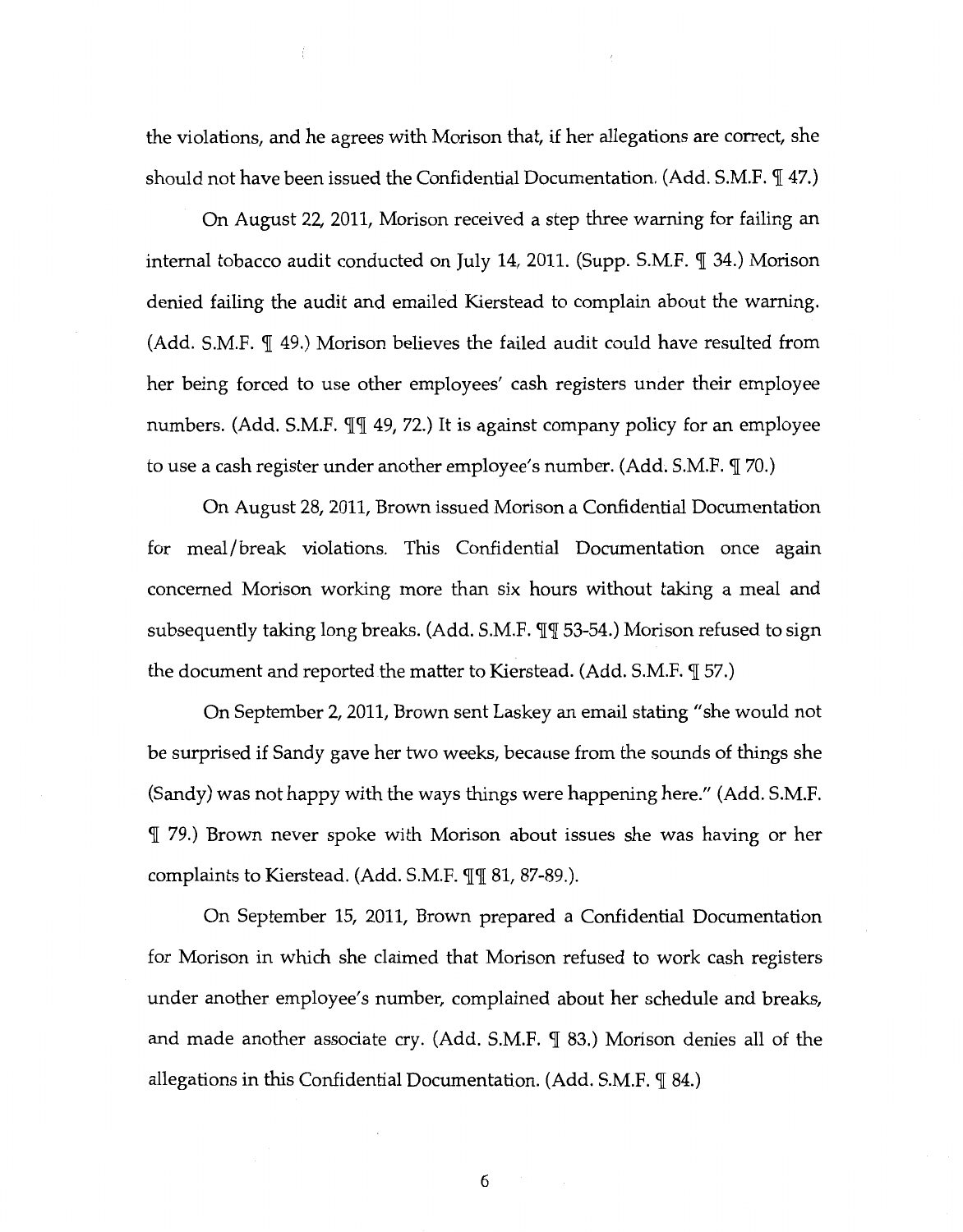On September 20, 2011, Hannaford was busy and Morison was working a cash register. (Add. S.M.F.  $\P\P$  90-91.) Morison testified that Brown came to her register upset. (Add. S.M.F.  $\P$  91.) Brown asked Morison to run another register under Brown's employee number. (Add. S.M.F. ¶ 92.) Morison refused to run the register under Brown's number but offered to run the register under her own number. (Add. S.M.F.  $\P$ ] 93-94.) According to Morison, Brown became hysterical and ran upstairs. (Add. S.M.F.  $\P$  94.) After the incident, store manager Tim Perry told Morison to take the rest of the day off, telling her that going home was not a form of punishment.  $(Add. S.M.F. \mathcal{T} 95.)$ 

 $\mathfrak{f}$ 

 $\sqrt{ }$ 

Kierstead came to the store to speak with Brown, Laskey, and Perry about the incident. (Add. S.M.F.  $\P$  96.) The four of them met for half an hour, reviewed Morison's file, and discussed how to proceed. (Add. S.M.F. ¶ 97.) Morison's allegations about a subsequent meeting with Perry are not supported by the record citation. (Add. S.M.F. ¶ 98; Morison Dep. 47.)

According to scheduling records, Morison worked on Sunday October 2, 2011. (Add. S.M.F.  $\P$  112.) Two weeks later, on October 16, 2011, Brown issued Morison a Confidential Documentation for meal/break violations for the week ending on October 15, 2011. (Add S.M.F.  $\P$  114.) Brown testified that Morison did not receive a verbal warning because she assumed Morison "had other violations leading up to that." (Add. S.M.F.  $\P$  115; Morison Dep. 66.) Morison did not have three violations in one week within the six weeks before October 16, 2011. (Add.  $S.M.F. \P 118.)$ 

On October 23, 2011, Morison was fired for having four meal/break violations for the week ending on October 23, 2011. (Add. S.M.F.  $\mathbb{I}$  119.) According to Morison, Perry called her to his office and told her that she had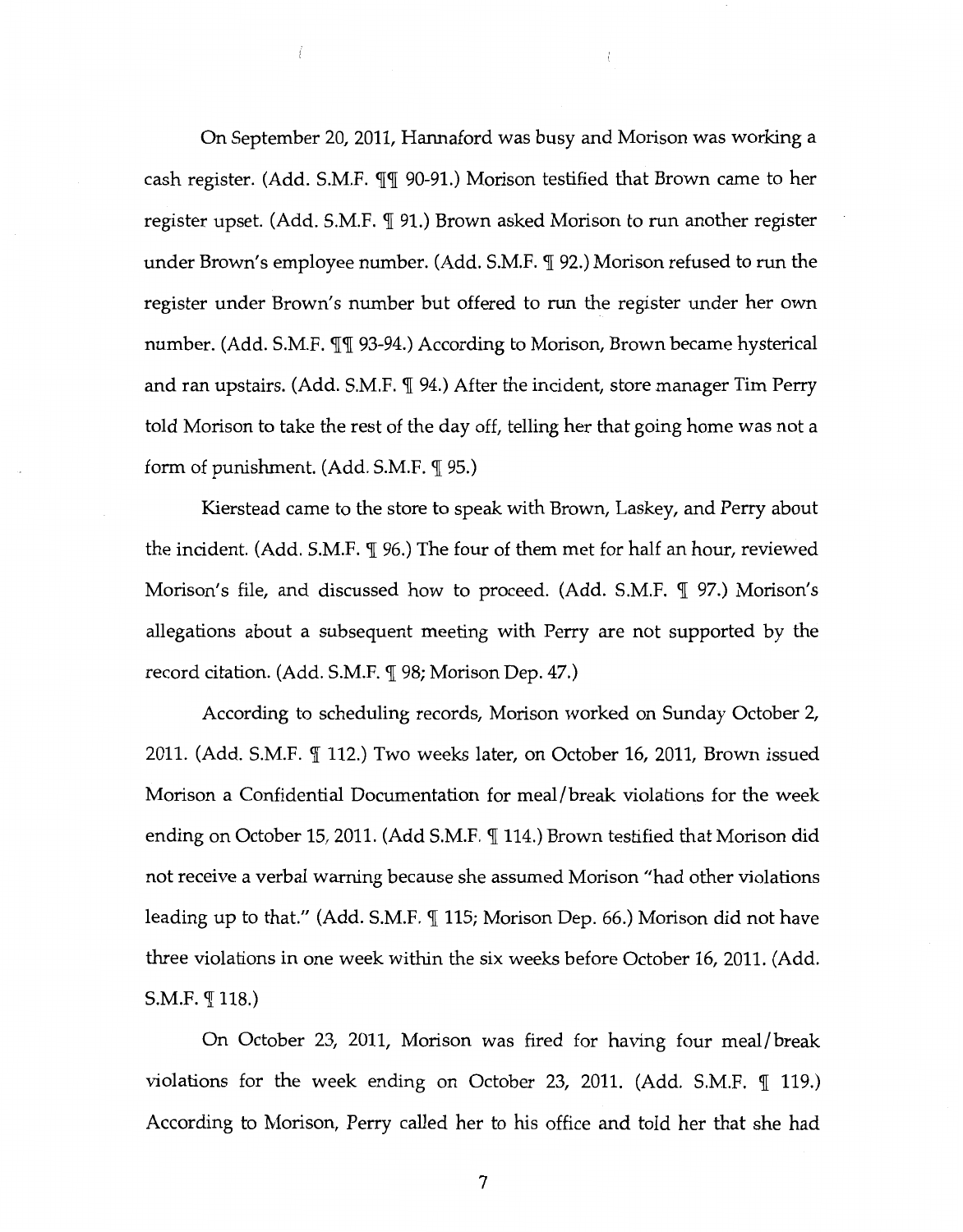made a "boo-boo" and that she was fired. (Add. S.M.F.  $\P$  120.) Morison was the only employee at the Gorham store to be fired for meal/break violations. (Supp. S.M.F.  $\parallel$  53.) Laskey, who has worked as an Associate Relations Manager for Hannaford for 22 years, is not aware of Hannaford firing any other employee in the company for meal/break violations. (Add. S.M.F.  $\P$  14.)

 $\overline{1}$ 

Morison received a right to sue letter from the Maine Human Rights Commission and filed her complaint on October 19, 2012. Hannaford filed its motion for summary judgment on December 2, 2013.

#### **DISCUSSION**

#### 1. Standard of Review

"Summary judgment is appropriate when there is no genuine issue of material fact that is in dispute and, at trial, the parties would be entitled to judgment as a matter of law." *Fitzgerald v. Hutchins*, 2009 ME 115, ¶ 9, 983 A.2d 382. "An issue is genuine if there is sufficient evidence supporting the claimed factual dispute to require a choice between the differing versions; an issue is material if it could potentially affect the outcome of the matter." *Brown Dev. Corp. v. Hemond,* 2008 ME 146,  $\mathbb{I}$  10, 956 A.2d 104. To overcome a motion for summary judgment, "the plaintiff must establish a prima facie case for each element of her cause of action." *Watt v. UniFirst Corp.*, 2009 ME 47, *[21, 969 A.2d 897 (quoting Blake v. State, 2005 ME 32, ¶ 4, 868 A.2d 234).* 

#### 2. Religious Discrimination

The Maine Human Rights Act ("MHRA") makes it unlawful for an employer to discriminate against an employee on the basis of religion. 5 M.R.S. § 4572(1)(A) (2013). Under Maine Human Rights Commission ("MHRC") regulations, "[t]he duty not to discriminate on religious grounds includes an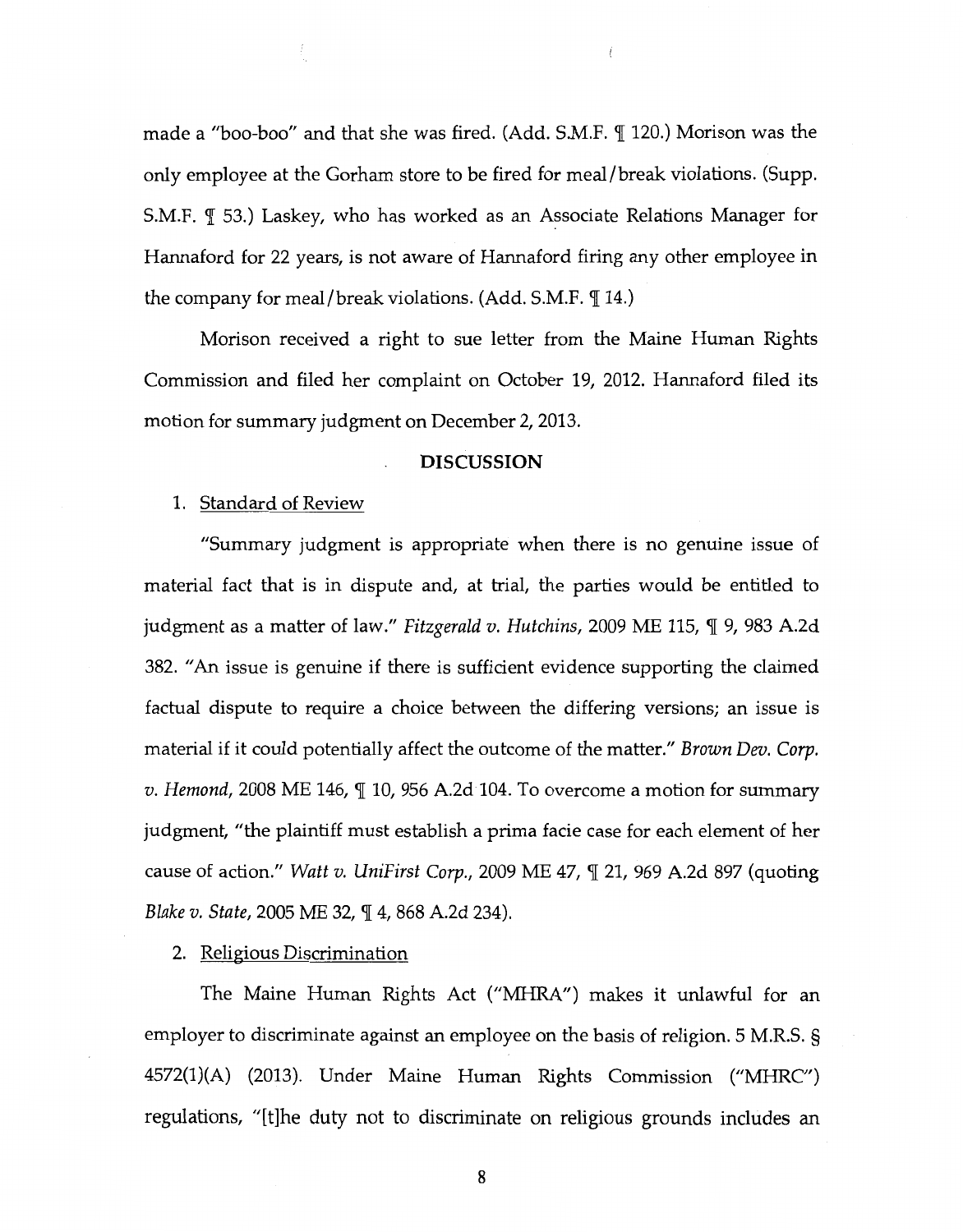obligation on the part of the employer ... to make reasonable accommodations to the religious needs of employees and prospective employees where such accommodations can be made without undue hardship to the conduct of the employer's business." 94-348 C.M.R. Ch. 3, § 3.10(C)(l) (2013). Plaintiff alleges that Hannaford unlawfully discriminated against her by failing to accommodate her request to have Sundays off from work to attend church.

 $\left\langle \right\rangle$ 

To prevail on a claim for religious discrimination, "the employee must show that: (1) a *bona fide* religious practice conflicts with an employment requirement; (2) that he or she brought the practice to the employer's attention; and (3) that the religious practice was the basis for an adverse employment decision." <sup>6</sup>*Sanchez-Rodriguez v.* AT&T *Mobility Puerto Rico, Inc.,* 673 F.3d 1, 8, (1st Cir. 2012) (internal quotation omitted). If the plaintiff can establish a prima facie case, "the employer must show that it offered a reasonable accommodation *or*  that a reasonable accommodation would be an undue burden." *Id.* (emphasis in original).

Defendant challenges whether plaintiff can meet the third element, causation, of the prima facie case. In the disability discrimination context, the Law Court reversed a decision of the trial court that concluded that the summary judgment record could not establish the causation element:

Although there is conflicting evidence on this issue, there is some evidence of animus based on Daniels's disability that could permit a factfinder to conclude that Daniels was fired for discriminatory reasons. This sort of factual dispute must be resolved through fact-finding, even if Daniels's likelihood of success is small.

<sup>6</sup> The Law Court has instructed that, "because the MHRA generally tracks federal antidiscrimination statutes, it is appropriate to look to federal precedent for guidance in interpreting the MHRA." *Doyle v. Dep't of Human Servs.,* 2003 ME 61,114 n.7, 824 A.2d 48.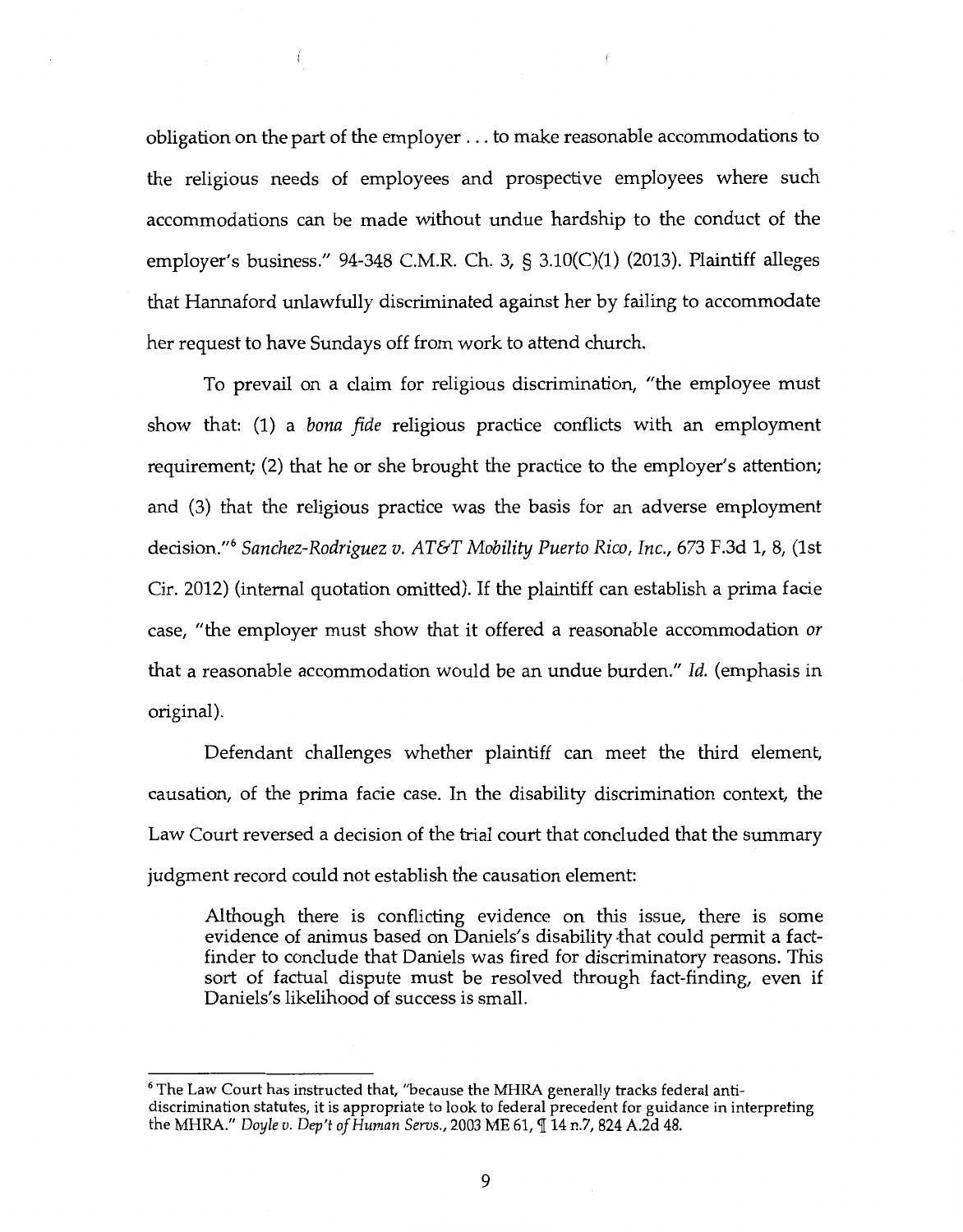*Daniels v. Narraguagus,* 2012 ME 80,  $\P$  17, 45 A.3d 722. The *Daniels* court stressed that "discrimination claims in general are often difficult to assess at the summary judgment stage, and particularly ... 'the issue of whether an employee has generated an issue of fact regarding an employer's motivation or intent is one heavily dependent on the individual facts before the court." *Id. [15 (quoting* Cookson v. Brewer Sch. Dept., 2009 ME 57,  $\P$  21, 974 A.2d 276).

 $\langle$ 

The Court concludes that Morison has produced sufficient evidence that would allow a fact-finder to find that she was fired for discriminatory reasons. Morison claims that she originally requested to have Sundays off for church when she applied for the job. She further claims that she complained to her managers after they scheduled her to work on Sundays, but they did not correct the issue. Only after she complained to Kierstead of corporate human resources was Morison's availability adjusted on the automated scheduler to reflect her requested accommodation. After contacting Kierstead, Morison claims that her local managers started treating her poorly, including making religious references about her, such as calling her "holy Christian" or "holy roller." Morison has also produced evidence that many of the disciplinary actions taken against her following her complaints to Kierstead are baseless and that she should not have been fired based on Hannaford's disciplinary policy. Finally, she has produced evidence that no other employee at the Gorham store has been fired, as she was, for meal/break violations, which Hannaford admits occur frequently. Considering this evidence, a rational juror could conclude that Morison was terminated for discriminatory reasons.

Hannaford argues that, even if Morison can demonstrate a prima facie case, it accommodated her request and therefore it cannot be liable for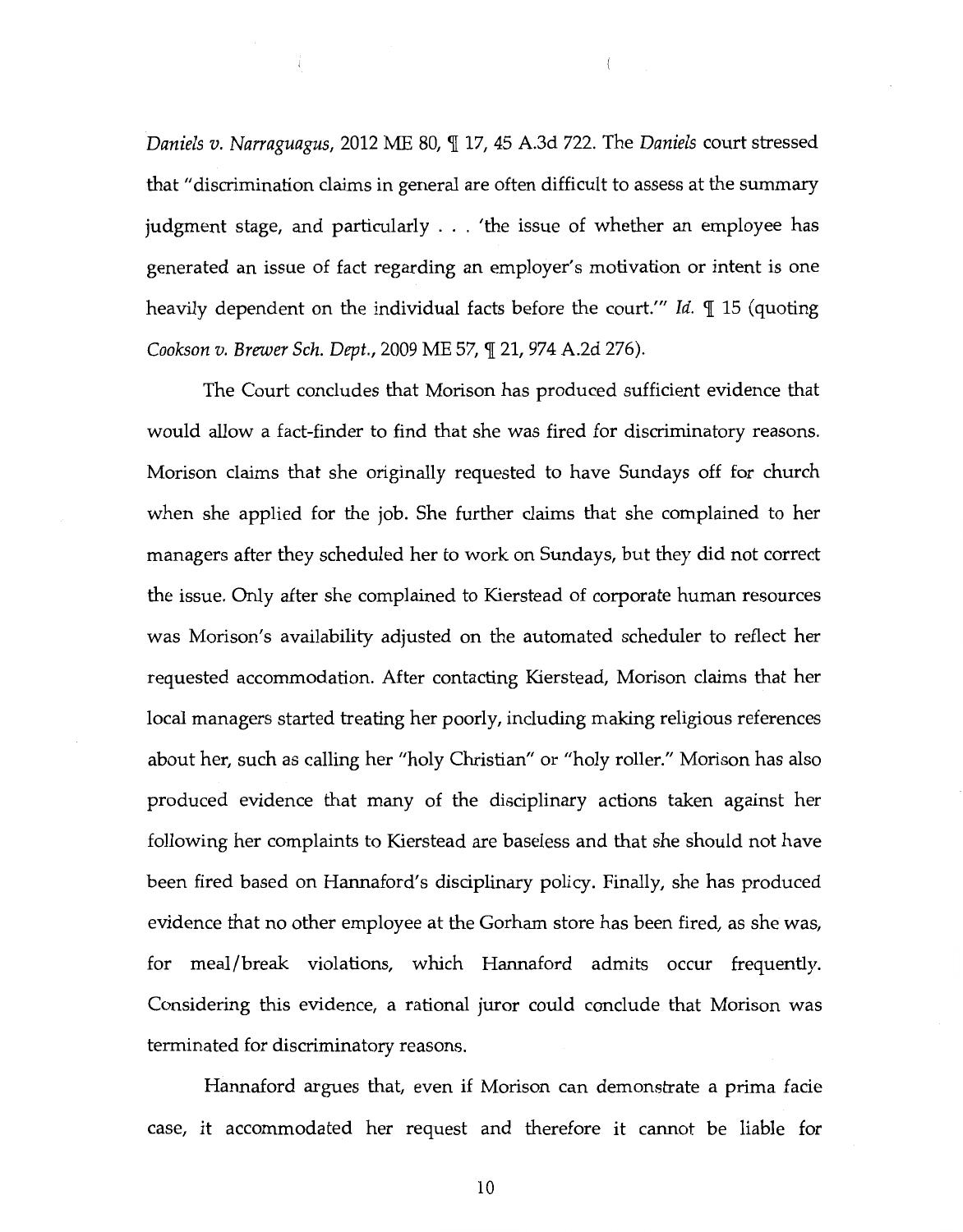discrimination. This argument fails for two reasons. First, Morison claims that Hannaford continued to schedule her to work on Sundays, even after she contacted Kierstead. Scheduling records from Hannaford show that she was scheduled to work on Sunday October 2, 2011. Thus, there is a genuine issue of material fact as to whether Hannaford did accommodate Morison. Second, Morison's claim is that local management began issuing baseless disciplinary warnings to Morison after Kierstead adjusted her schedule. Thus, a rational factfinder could infer that, even if she was given Sundays off, local management continued to discriminate against her on the basis of her religion, and that discrimination ultimately led to her termination in October 2011.

#### 3. Retaliation

In count II of the complaint, Morison alleges that Hannaford retaliated against her after she requested a religious accommodation. The Court applies a "a three-step, burden-shifting analysis to determine whether (1) the employee has presented prima facie evidence of discrimination; (2) the employer has presented prima facie evidence of a legitimate non-discriminatory reason for the adverse action; and, in response, (3) the employee has presented prima facie evidence that the employer's proffered reason is pretextual or untrue." *Fuhrmann v. Staples Office Superstore E., Inc.,* 2012 ME 135,  $\mathbb{I}$  13, 58 A.3d 1083. "To establish a prima facie retaliation claim, [Morison] must demonstrate that [she] engaged in a statutorily protected activity, that [Hannaford] made an employment decision that adversely affected [her], and that there was a causal link between the two." *Daniels,* 2012 ME 80,  $\mathbb{I}$  21, 45 A.3d 662. Under MHRC regulations, "[n]o employer ... shall discharge or otherwise discriminate against any employee ... because of any action taken by such employee ... to exercise their rights under the Maine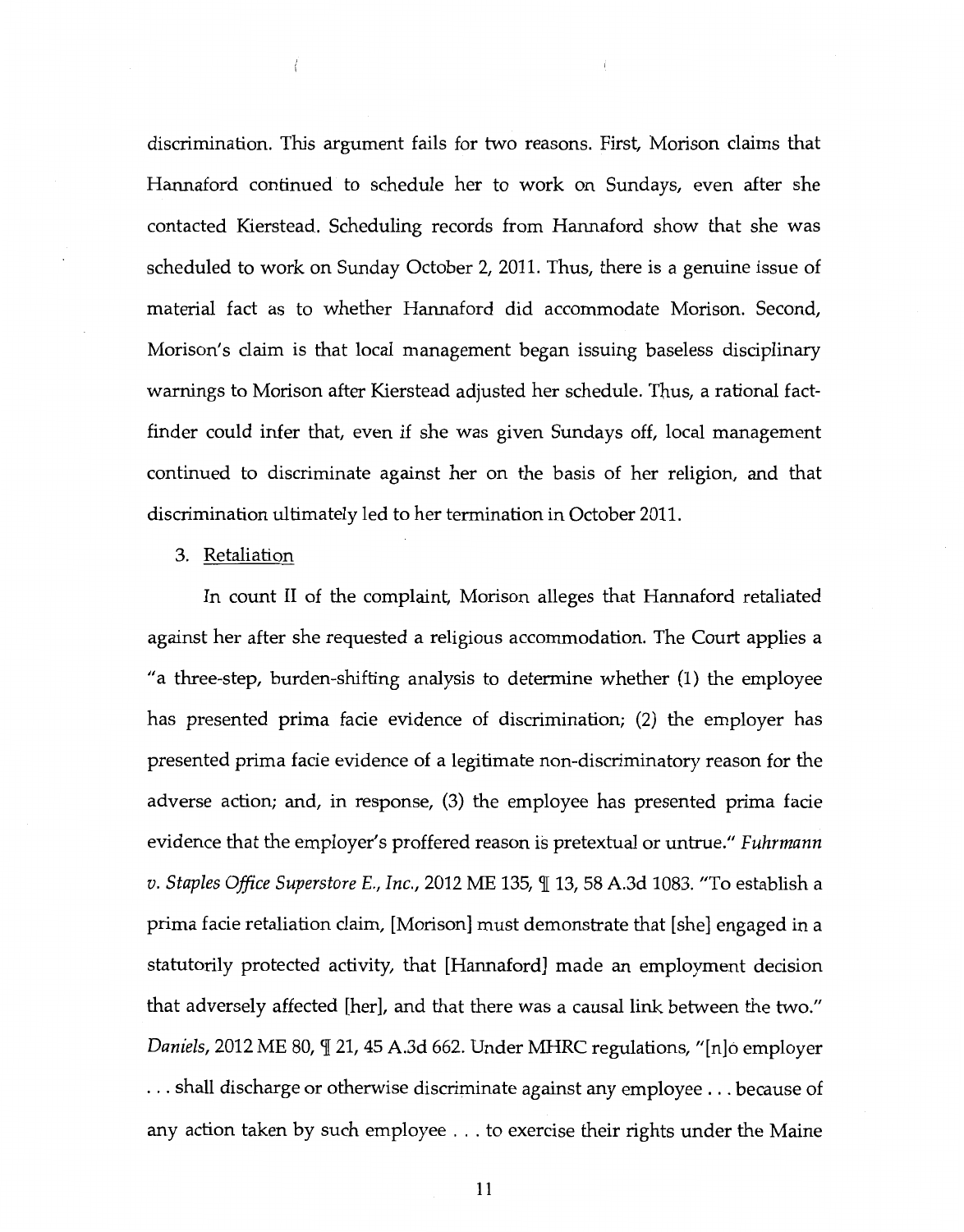Human Rights Act .... " 94-348 C.M.R. Ch. 3, § 3.13 (2013). Defendant does not dispute that plaintiff's request for a religious accommodation is protected under the Act. The first issue is whether the plaintiff has produced sufficient evidence to link the request for an accommodation to an adverse employment decision.

The Law Court has stressed that "retaliation is a separate claim that does not require there to have been underlying discrimination." *Daniels,* 2012 ME 80, 'fi 22, 45 A.3d 722. As the *Daniels* court explained, "[i]n the discrimination context, causation links *disability status* to discharge, whereas in the retaliation context, causation links *protected activity* to discharge." *Id.* (emphasis in original).

The Court again concludes that plaintiff has met her burden of production on the causation requirement. Although the Court is mindful of the distinction between discrimination and retaliation claims, many of the facts alleged by plaintiff would allow a fact-finder to conclude she was either the victim of discrimination or retaliation. Morison claims that her managers began harassing her after she contacted Kierstead to request Sundays off. She claims they instructed another co-worker not to speak to her. In addition, she claims that her managers began issuing her baseless disciplinary violations within several months following her complaint to Kierstead. Morison also produced evidence showing that Hannaford failed to take any action to address Morison's reasonable complaints to management. Viewing these facts in a light most favorable to Morison, she has met her burden on causation.

Hannaford has also met its burden to show a legitimate, nondiscriminatory reason for firing Morison. Hannaford produced evidence that Morison had disciplinary violations before she emailed Kierstead with her request to have Sundays off work and that Morison's personnel file shows